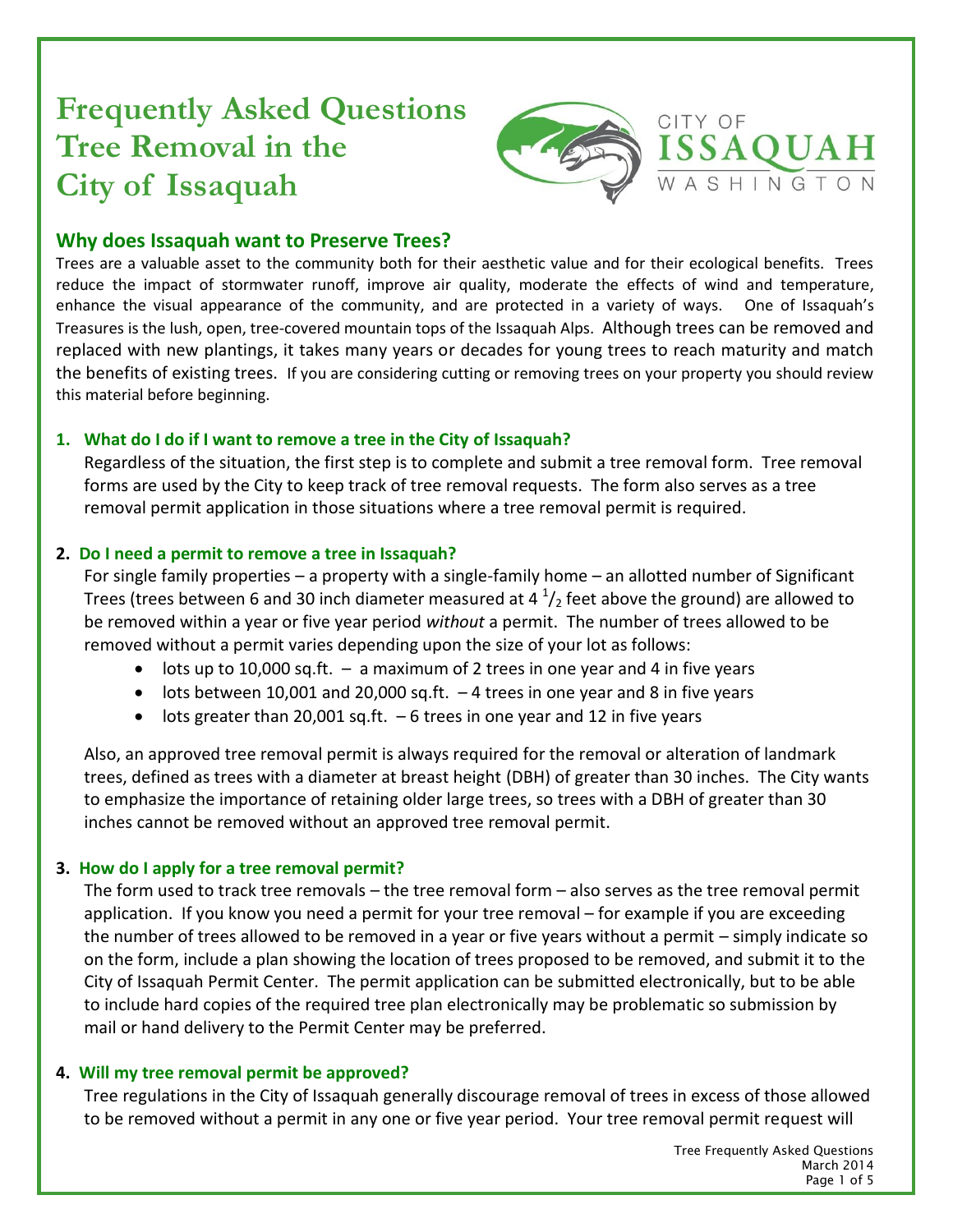be considered for approval only if it is consistent with the following specific criteria:

- the tree is causing obvious physical damage to a structure or paving;
- the tree is impeding the use of active solar technology, such as solar panels; or
- tree removal would allow for thinning and improved health of surrounding trees.

As part of permit review, additional information may be required to prove that one or more of these specific requirements for approval are being met.

# **5. Is there a tree removal permit fee?**

There is no fee to complete a tree removal form to confirm removal of the allotted number of trees allowed to be removed from a single family property. The fee for a tree removal permit – required for removal of trees exceeding your one or five year single family allotment; removal of trees greater than 30 inches; and, for removal of trees on non-single family properties (see below) – is \$240. The \$240 permit fee is due at the time of permit *issuance* – i.e., there is no *application* fee to have your tree removal proposal reviewed by the City. If you are required to get a *retroactive* tree removal permit – that is, if you get an after-the-fact permit for non-emergency tree removal work that has already been completed – then the permit fee is doubled to \$480 in addition to any fines or mitigating actions that may be required as part of code enforcement (see below). Also, there is no permit fee for removal or alteration of a hazard tree.

# **6**. **Can** *any* **tree be removed from my property?**

Certain trees – typically referred to as "protected trees" – are prohibited from consideration for removal with limited exceptions. The most common protected trees include those trees located within a critical area or its associated buffer. Critical areas include streams, wetlands, steep slopes, and landslide hazard areas. Critical areas and buffers are often included within a recorded tract called a Native Growth Protection Easement (NGPE). Removal or alteration of trees – or any native vegetation – located within a critical area, associated protective buffer, or a designated NGPE is strictly prohibited without City approval.

#### **7. How do I know if a tree is located within a critical area, buffer or NGPE or if the tree is otherwise protected?** If your home or other structures on your property have been recently developed, it is likely

that all critical areas (streams, wetlands, steep slopes, etc.) and associated buffers have been delineated and recorded on legal documents as a Native Growth Protection Easement (NGPE). However, older developments may not have recent legal documentation of a recoded NGPE. Regardless, removal or alteration of any trees or native vegetation from a critical area or associate buffer is strictly prohibited – whether or not an NGPE has been formally recorded – and it is your responsibility to ensure compliance with this regulation. The City Development Services Department can help you determine if your property contains critical areas and/or buffers where tree removal would be prohibited. Please call 425-837-3100 or visit the Permit Center so that we can assist you by reviewing maps and other resources or by arranging a field visit to review your property.

# **8. Are all trees regulated and exactly what defines a "tree"?**

In general, only trees that have a diameter at breast height (DBH) – i.e., a trunk diameter at 4  $\frac{1}{2}$  feet above the ground – of 6 inches or greater are regulated as trees in the City of Issaquah. Anything with a DBH smaller than 6 inches can be removed, pruned or altered – as long as it is not located in a critical area or buffer. There are a few exceptions to this rule that you should be aware of. First, when small trees (trees with DBHs smaller than 6 inches) are planted as part of mitigation for tree removal, these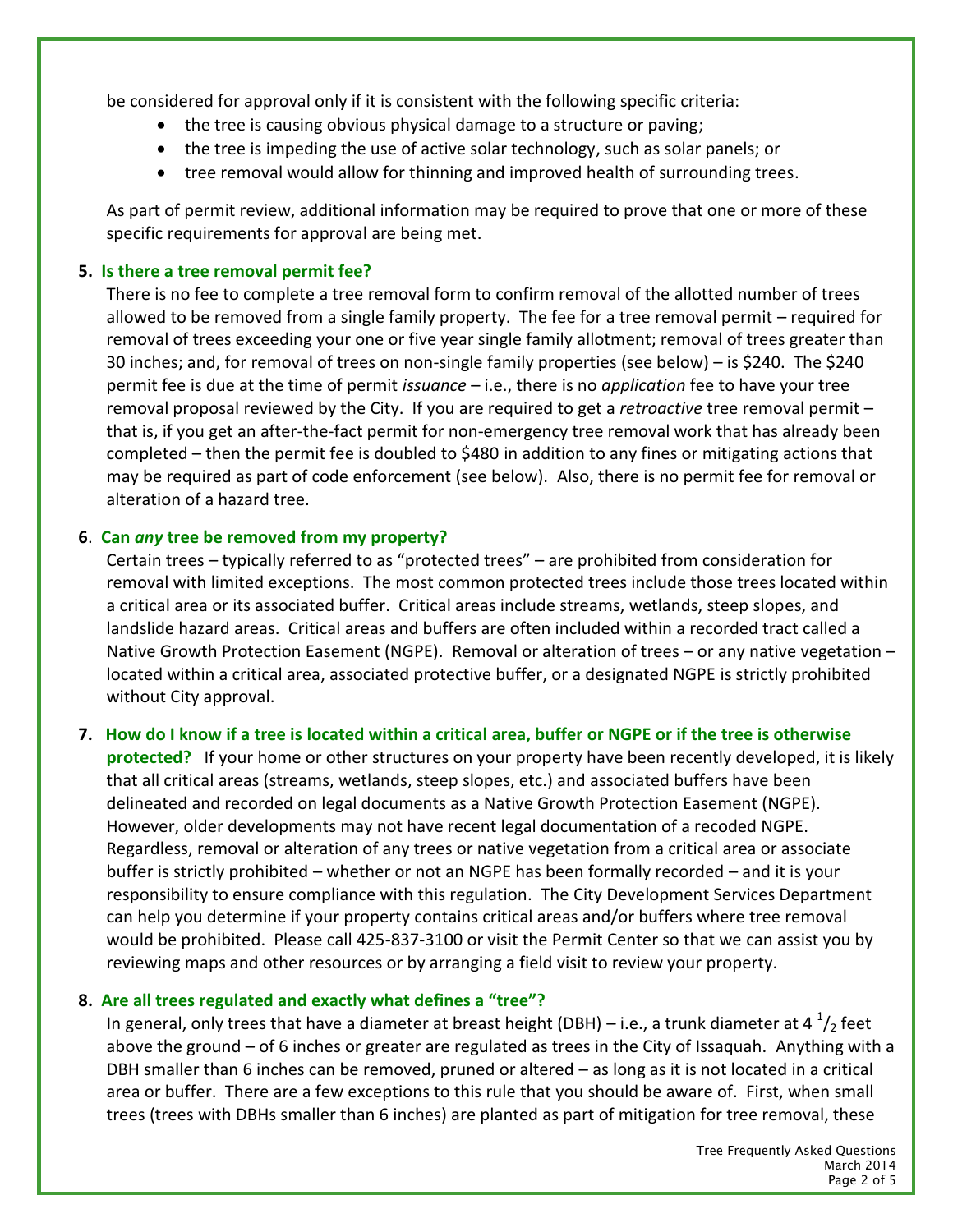trees cannot be removed or altered until they have grown enough to meet criteria to be defined as a tree (i.e., until they reach 6 inches DBH). The City wants trees that are planted as mitigation to be protected until they actually become a regulated tree. Second, trees with multiple leaders at breast height (4  $\frac{1}{2}$  feet above the ground) may have a leader that is smaller than 6 inches and yet still be regulated as a tree. This is because trees with multiple leaders use the *average* leader diameter – the additive total diameter of all leaders divided by the number of leaders – measured at 6 inches above the point where the leaders digress. (And while we are discussing DBH and trees, please remember that all Landmark Trees – trees with a DBH greater than 30 inches – require an approved tree removal permit for removal or alteration.)

## **9. What about hazard trees?**

Many exceptions to the City of Issaquah's tree regulations are provided for hazard trees. However, these exceptions are only allowed if a City Arborist, or another International Society of Arboriculturecertified arborist, confirms that a tree meets criteria to be defined as a hazard tree. In general, a tree will only be designated as a hazard tree if it has a confirmed defect and has the potential to hit a susceptible target (e.g., people or buildings). Removal of hazard trees requires a permit, and coordination with the City is required prior to removal in order to confirm that a tree meets hazard tree criteria. This required coordination is initiated the same as other tree removal requests – with the tree removal form. Simply indicate on the form that the request pertains to a hazard tree. If a tree is confirmed as being hazardous, the permit fee is waived.

## **10. Can hazard trees be removed from critical areas?**

One of the City's top priorities is to minimize the risk associated with hazard trees – even hazard trees located in critical areas or associated buffers. However, complete removal of a hazard tree located in a critical area or associated buffer is typically not allowed. Instead, the tree is converted to a "habitat snag" by cutting the tree at the highest point possible that still eliminates a tree's hazard risk. The lower portion of the tree remains in place as a habitat snag to provide habitat value for fish and wildlife. In addition, the upper portion of the tree is usually left on the ground to provide extra habitat value. Also, in order to compensate for the loss in habitat value, additional tree plantings in the critical area and/or buffer may be required as mitigation.

## **11. What about emergency situations?**

The City recognizes that emergency situations may arise that require a rapid response and immediate removal of imminently hazardous trees. This is certainly allowed, but it is asked that as much documentation as possible of the removed/altered trees be recorded – digital photos are most helpful – so that permits, as necessary, can be issued retroactively and tracking of removed trees can be completed. If a permit is required for removal of a hazardous tree as part of an emergency action, then the permit fee is waived.

## **12. Do hazard trees count toward my one and five year tree allowances?**

Removal of hazard trees does not count toward a single family one and five year exempted tree allotment as long as the removed/altered trees are confirmed to be hazardous by either the City Arborist or by another International Society of Arboriculture (ISA) certified arborist. Except in emergency situations, confirmation of a hazard tree's status must be completed by an ISA-certified arborist *before* a tree is removed and be confirmed by the City as part of the tree removal permit process (remember – there is no permit fee for the removal of a confirmed hazard tree).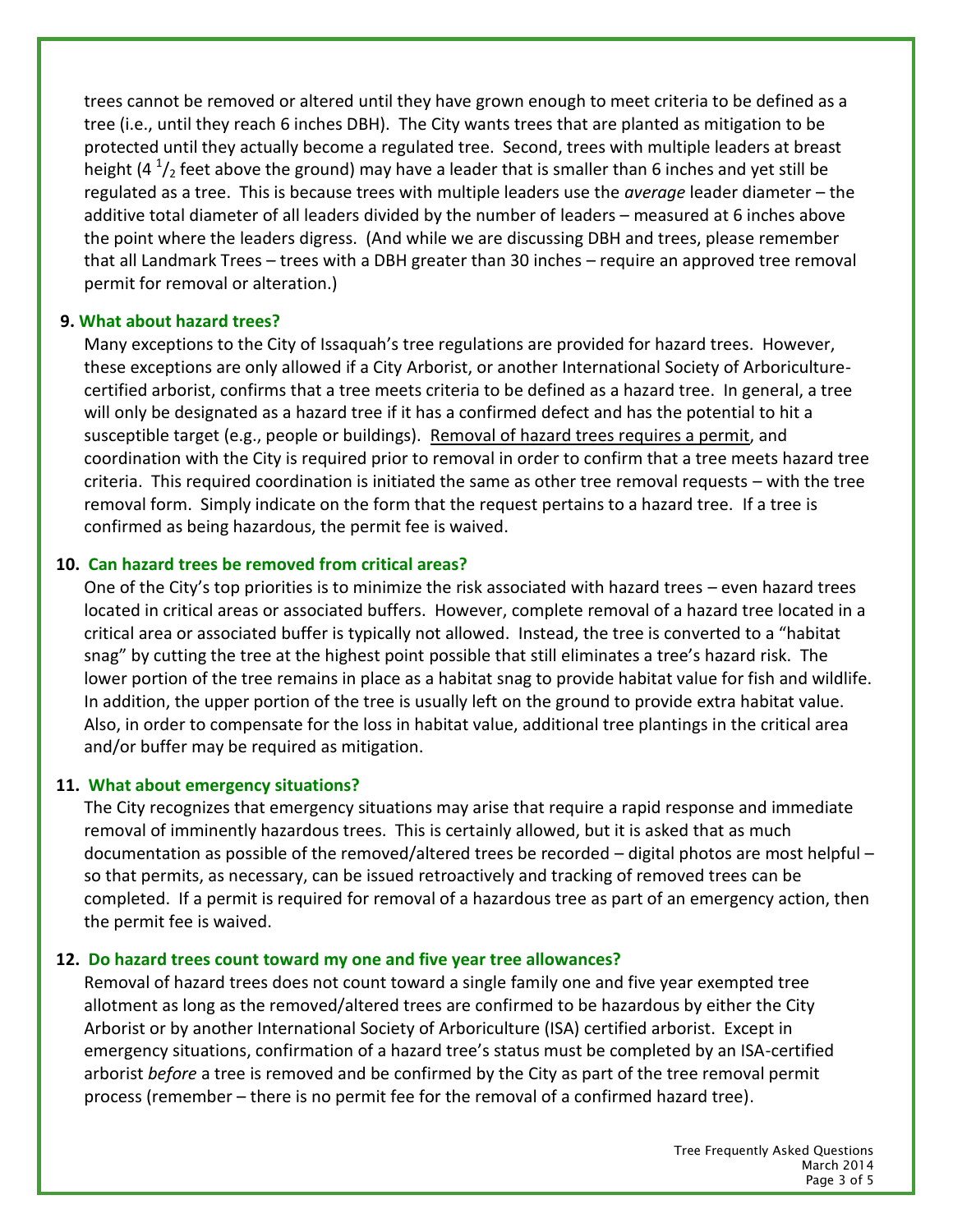#### **13. How is tree removal on non-single family properties handled?**

Removal of trees that are not associated with single family residences follows an entirely different process based on a project's approved landscape plan. Managed properties – such as apartment complexes, condominiums, and retail facilities – are generally landscaped in accordance with a project landscape plan that is approved by the City when the project is first developed. Tree removal is allowed or disallowed based on a proposal's consistency with the original landscape plan. In general, if a tree is proposed for removal, then a replacement tree is required in the same location consistent with the original landscape plan. In cases where an original landscape plan has not been developed or cannot be located tree removal requests are evaluated based upon consistency with a facility's installed landscaping. A tree removal permit with the full \$240 permit fee is required for all tree removals on non-single family properties.

#### **14. What if I need to remove trees to make way for a home expansion or other development project?**

Tree removal regulations in general are not applicable to active development projects. Once an applicable permit application is received for a proposed development project – including proposals for single family home development or expansion – necessary tree removal is reviewed as part of the permit application by the Development Services Department. At this point tree *removal* requirements do not apply, but the City's tree *retention* requirements must be met as part of the development proposal. In general, City of Issaquah tree retention regulations for new developments require that 30% of the total combined DBH for all significant trees located within a project's developable site area be retained for single family, duplex, short plat, or subdivision developments; and 25% be retained for all other development types including commercial and multifamily developments. A planner can assist you in meeting and understanding tree retention requirements once a development proposal application is filed with the City.

## **15. What if I want a tree removed from a City ROW or public property?**

The City of Issaquah will remove hazard and nuisance trees from city rights of way and public properties if a tree's hazard risk (or nuisance potential) is confirmed by the City Arborist or other ISA certified arborist. Once a tree has been confirmed as needing to be removed – or altered to eliminate hazard risk – the City's Public Works Operations Department prioritizes tree removal actions based on the degree of associated risk. Thus, trees which have a high degree of associated risk are slated for removal first and trees causing a minor nuisance may be placed at the end of a prioritized list. If a resident wants to personally take responsibility for removing a ROW or other public tree that has been approved for removal, the Public Works Operations Department may allow residents to pay for and conduct the removal on public property. To request review of presumed hazard or nuisance tree located on City property, please call the Permit Center at 425-837-3100.

## **16. What if I want a tree removed from my neighbor's property?**

City personnel generally try to stay out of disagreements pertaining to trees that potentially affect multiple private properties (e.g., trees on shared boundaries, neighbor trees with roots or branches that reach adjacent properties, etc.). Such disputes are civil matters between private entities. The City will assist homeowners to help them understand their rights and responsibilities in regard to the City tree regulations, but it is a private party's best interest to work amicably with others to minimize hazard risk while keeping Issaquah green.